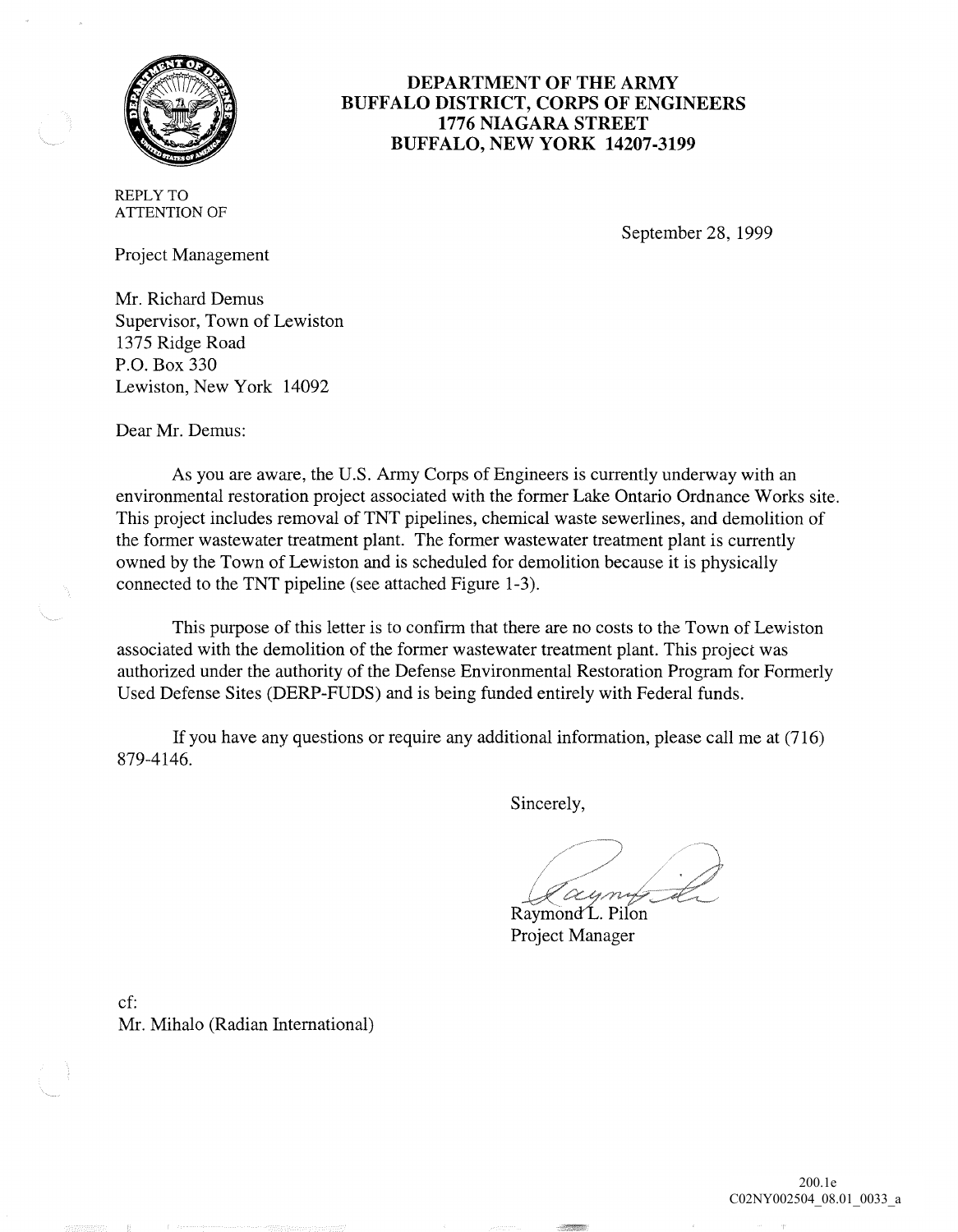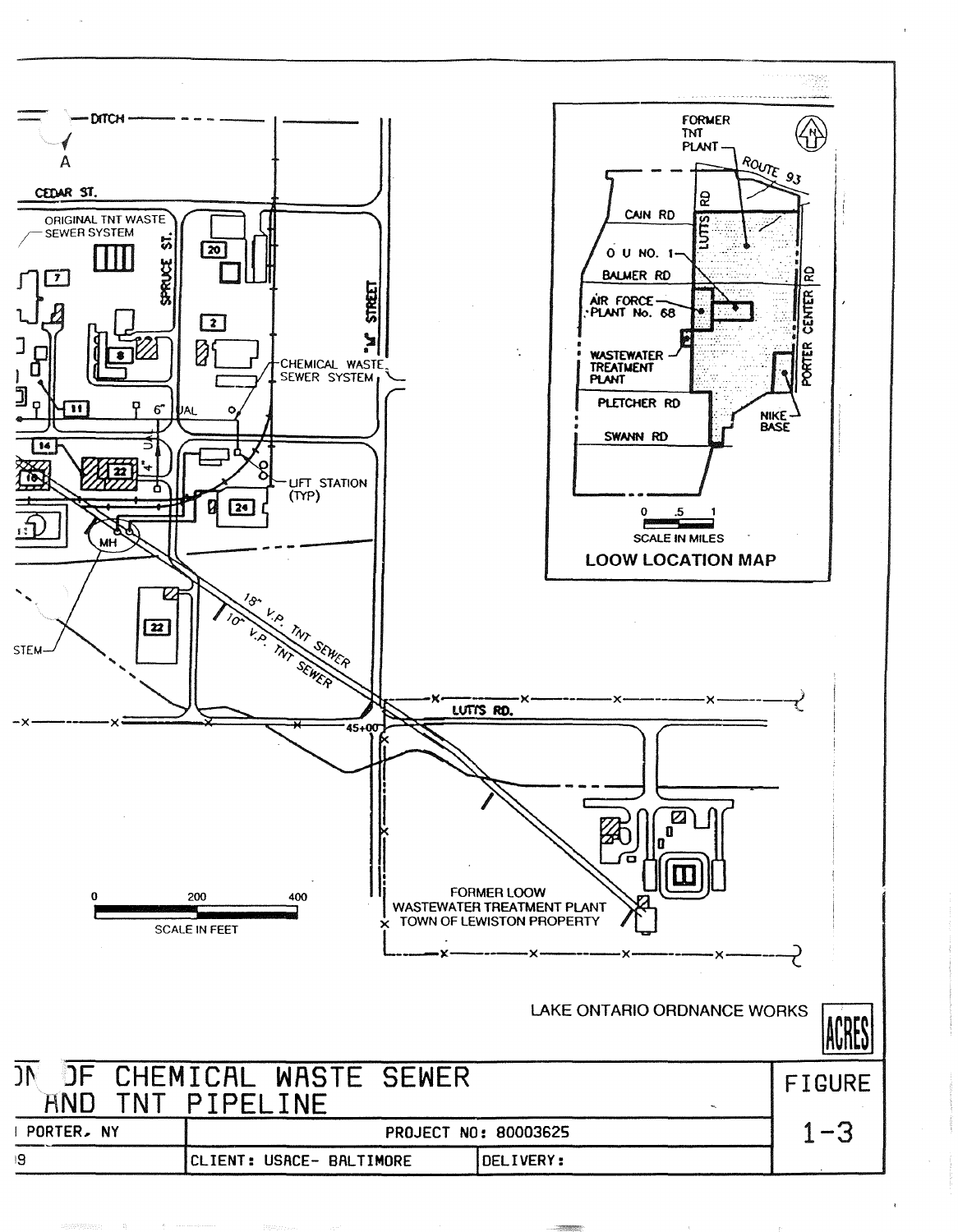Section from Workplans

NYSDEC, Division of Hazardous Substances Regulations, TAGM HSR-92-3028, "Contained-In Criteria for Environmental Media"

## **Liquids**

- 40 CFR 761-Toxic Substance Control Act PCBs
- 6NYCRR Part 700-705-Water Quality Regulations
- NYS TOGS 1.1.1—Ambient Water Quality Standards and Guidance Values

### 3.4 Demolition of Wastewater Treatment Plant

The former wastewater treatment plant is to be demolished as part of the TNT pipeline remediation. All demolition activities will be performed in accordance with specification Section 02030, Demolition.

Radian will provide all necessary labor, management, and materials to perform the demolition services. As a prerequisite to the demolition, Radian will perform all utility abandonment services and closure of connecting pipelines to safely demolish the former plant. Verification of the utility disconnection will be performed prior to demolition.

Radian will pump out all water and remove sediments and debris in the pit and render the pit incapable of retaining liquid. The 50,000 gallons of clean liquid in the WWTP wet well will be removed and disposed. In addition, the bottoms of all concrete structures in the WWTP and immediately adjacent to the WWTP (i.e., wet well, mixing tank, etc.) will be demolished to render them incapable of retaining liquid.

The treatment plant will be brought down in sections to assure a safe working environment. A structural assessment will be performed in order to accurately identify the sequence of the demolition.

Once the building is brought down, the material will be reduced to manageable sizes and loaded out for disposal as non-hazardous debris.

The area will be covered with clean fill and graded to the existing topography.

A demolition permit will be required for the completion of this task.